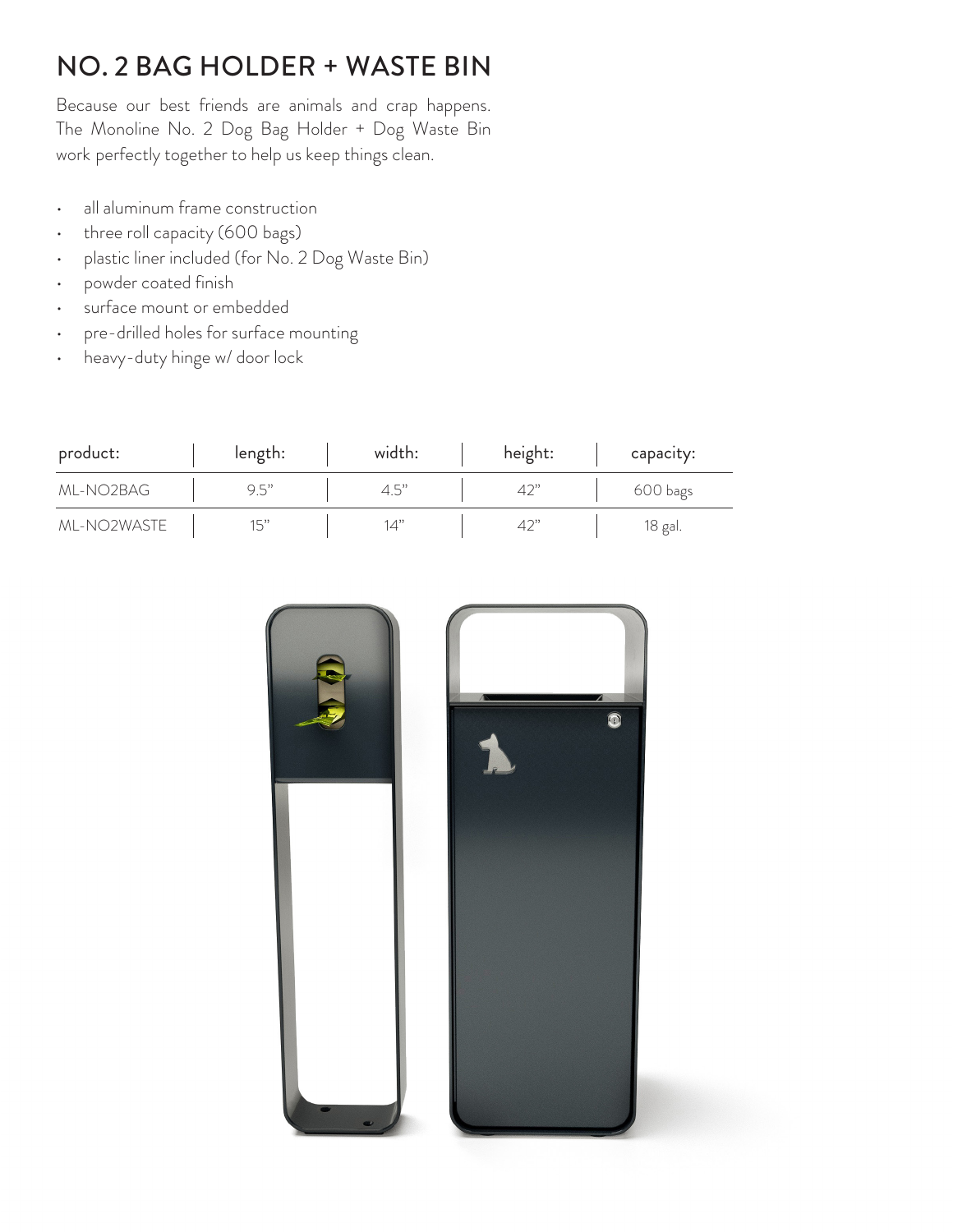## NO. 2 BAG HOLDER

Because our best friends are animals and crap happens. The No. 2 Dog Bag Holder was designed to work with the Monoline Collection and help us keep things nice and clean.

- all aluminum frame construction
- three roll capacity (600 bags)
- powder coated finish
- surface mount or embedded
- pre-drilled holes for surface mounting
- heavy-duty hinge w/ door lock

| product:  | length: | width: | height: | capacity: |
|-----------|---------|--------|---------|-----------|
| ml-NO2BAG | 9.5"    |        |         | 600 bags  |